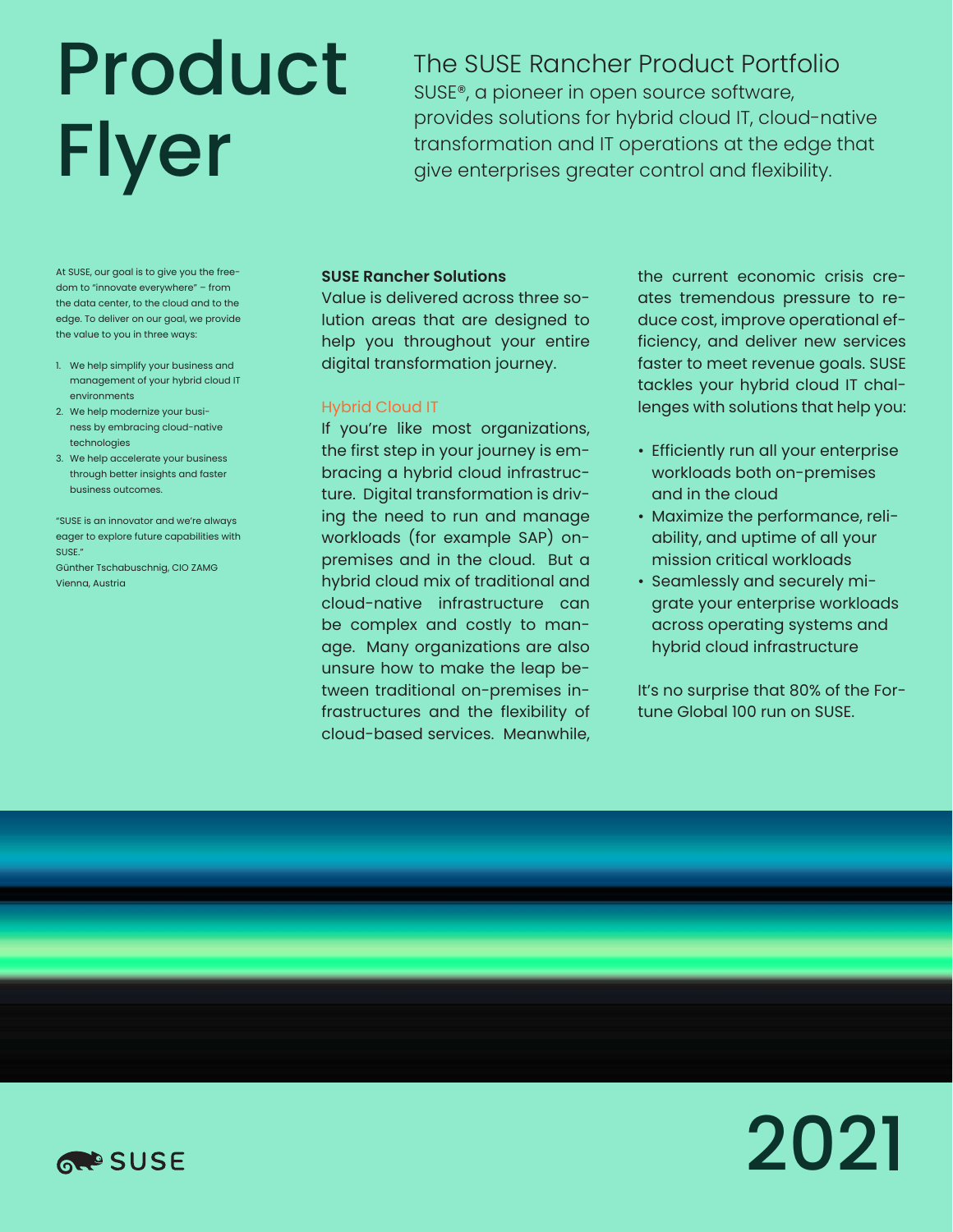

## Cloud-native Transformation

Almost every organization is embracing cloud native technologies as part of their digital transformation strategy. While containers and Kubernetes are the key ingredients of cloud native transformation, many customers have gaps in cloud-native technology skills. Additionally, container orchestration with Kubernetes can be complex and is still rapidly evolving.

This is where SUSE Rancher comes into the picture. Our SUSE Rancher enterprise Kubernetes management platform is the only solution that offers simple, consistent, and secure operation of any certified Kubernetes distribution from the data center, to the cloud, to the edge, and beyond.

By harnessing the power of containers, we enable you to:

- Create new customer experiences by accelerating the deployment of new cloudnative applications.
- Modernize legacy, monolithic applications and infrastructure with agile cloud services
- Migrate existing applications into containers to more effectively leverage your cloud-native infrastructure.

What makes SUSE Rancher unique is it's the industry's only solution for managing all

Kubernetes distributions. No matter what distributions you want to use, SUSE provides a no lock-in, start anywhere, go anywhere approach to Kubernetes. This is why Rancher has been recognized by many industry analysts including Forrester, who recently named Rancher a 'Leader' in their Forrester Wave.

## IT Operations at the Edge

Edge computing is rapidly emerging as a key pillar of enterprises' customer-centric, digital transformation strategy. Whether your goal is competitive advantage, increasing busines value and revenue, or creating new customer experiences if you don't already, you will need an edge strategy.

SUSE makes IT operations at the Edge possible. SUSE provides mission-critical edge computing solutions that are simple to use and reliable with the highest level of security, safety, and compliance. With SUSE, you are able to build, deploy, and manage cloud-native applications at massive scale using our adaptable Linux OS and Kubernetes solutions that are purpose-built for the edge.

SUSE Edge solutions are helping expand the boundaries of innovation into areas including medical devices, 5G equipment, automobiles, aircraft, factories, cruise ships, retails stores, and even satellites.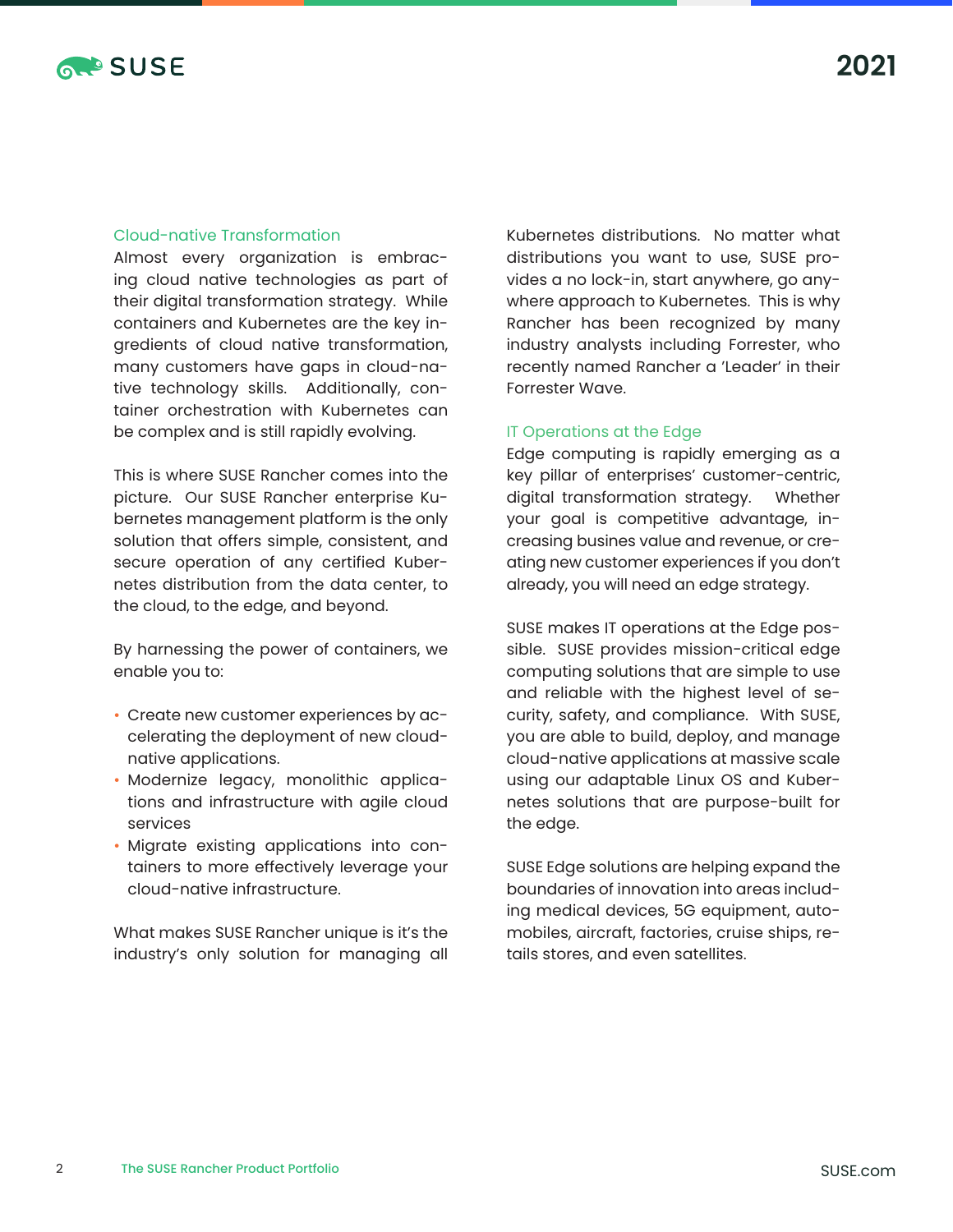



Figure 1 - SUSE Rancher Hybrid Cloud Infrastructure

## **Open, Interoperable Approach to Hybrid Cloud Infrastructure**

What powers all our solutions are our unique open, interoperable solution stack. Not only is SUSE a leader in the two most important technologies powering digital transformation; Linux and Kubernetes, but unlike our competitors who focus on locking you into their proprietary technology stack, our approach puts all the control in your hands to choose the best technology, whether SUSE or not, to meet your needs.

• When it comes to running all your workloads, one size Linux OS does not fit all. That's why we offer the **industry's only adaptable Linux operating system**. No matter what your workload requirements (performance, reliability, operating environment), we have an OS solution purpose built for your needs. And, if you are running OS's from other vendors, no problem, SUSE Manager provides a single platform for managing all your operating systems on-premises or in the cloud.

The same holds true for Kubernetes. SUSE offers the **industry's only platform for managing all Kubernetes distributions**. Whether managing one cluster or one million clusters, our SUSE Rancher Kubernetes management platform provides a simple, consistent management experience no matter what Kubernetes distributions you are using, from SUSE or other vendors, and no matter where they are running onpremises, in the cloud, or at the edge.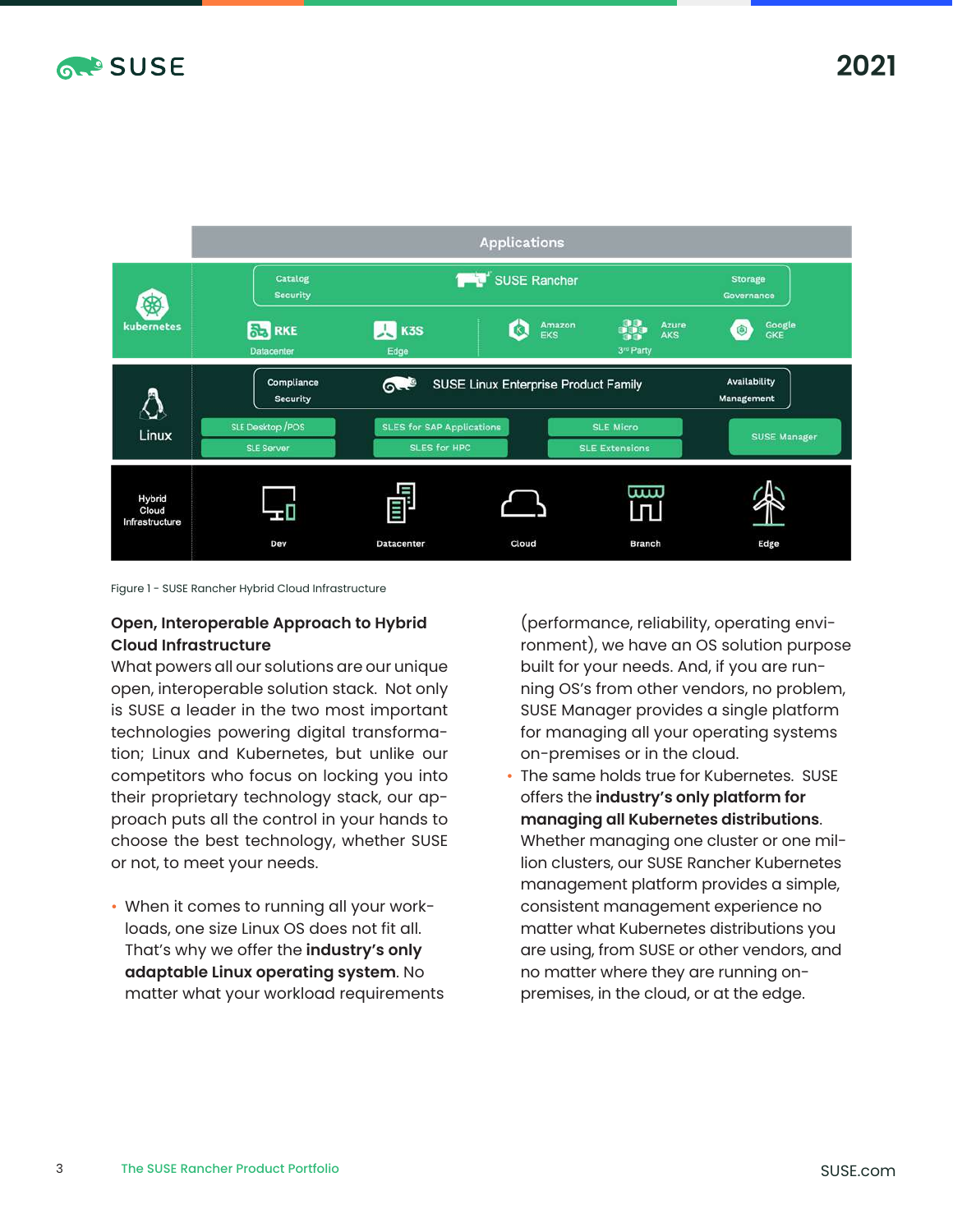

Together, our industry leading Linux OS and Kubernetes management technologies give you the power to address today's business challenges and the flexibility to adapt your strategy to address tomorrow's challenges as they evolve.

## **SUSE Linux Enterprise is the industry's only adaptable Linux OS**

### SUSE Linux Enterprise Server

SUSE Linux Enterprise Server is a modern and modular OS that helps simplify multimodal IT, makes traditional IT infrastructure efficient and provides an engaging platform for developers. As a result, you can easily deploy and transition business-critical workloads across on-premises and public cloud environments. Learn more at: [https://](https://www.suse.com/products/server/) [www.suse.com/products/server/](https://www.suse.com/products/server/)

## SUSE Linux Enterprise Server for SAP Applications

SUSE Linux Enterprise Server for SAP Applications is the leading platform for SAP NetWeaver and SAP HANA solutions. It delivers optimized performance, reduced downtime and faster SAP system deployments, including features that ease the transition to SAP S/4HANA on Linux. Learn more at: [www.suse.com/products/sles-for-sap](http://www.suse.com/products/sles-for-sap) 

## SUSE Linux Enterprise High Performance **Computing**

This highly scalable, high performance

open-source operating system is designed to utilize the power of parallel computing for modeling, simulation and advanced analytics applications. It accelerates innovation with a strong ecosystem of partners, improves scalability and performance by utilizing the power of parallel computing, and increases efficiency with an offering that runs on a broad range of hardware with enhanced management of AI/ML, analytics and other HPC workloads. Learn more at: <https://www.suse.com/products/server/hpc>

#### SUSE Linux Enterprise Server for Arm

With SUSE Linux Enterprise Server for Arm, solution providers and enterprise early adopters can gain faster time to market for innovative server and Internet of Things (IoT) device solutions. This enterprise-grade Linux distribution includes advanced tools that improve time to market and enables innovation with support for a broad set of 64-bit Arm processors. Learn more at: [https://www.](https://www.suse.com/products/arm/) [suse.com/products/arm/](https://www.suse.com/products/arm/)

#### SUSE Linux Enterprise Server for POWER

SUSE Linux Enterprise Server for POWER delivers an enterprise-grade Linux distribution optimized for IBM Power Systems. You can increase reliability and reduce costs for mission-critical applications, meet business requirements for high performance and accelerate innovation with reduced deployment times. Learn more at: [https://www.](https://www.suse.com/products/power/ ) [suse.com/products/power/](https://www.suse.com/products/power/ )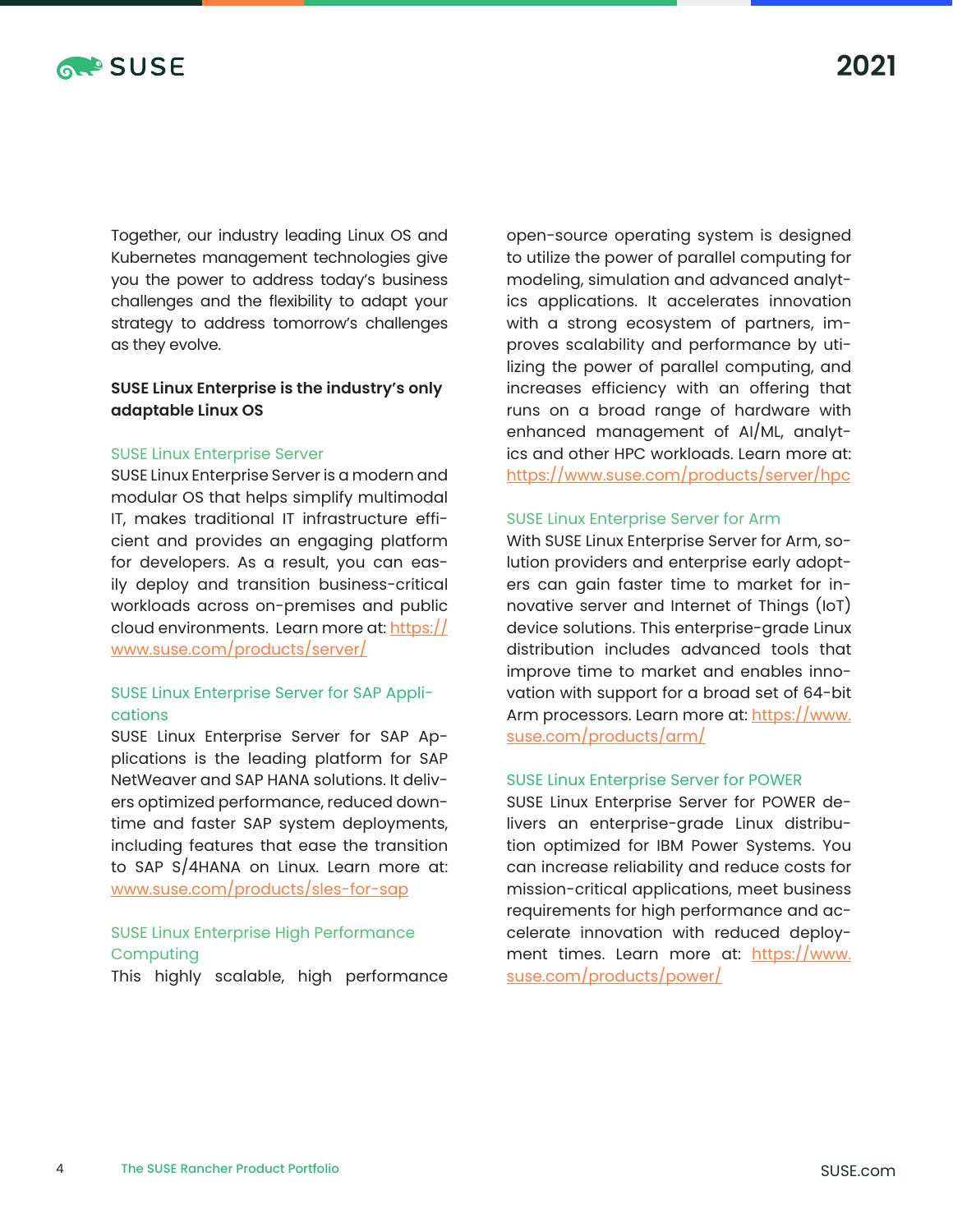

## SUSE Linux Enterprise Server for IBM Z and LinuxONE

This enterprise-class, highly reliable, scalable and secure open-source server operating system is optimized for IBM Z and Linux-ONE and built to power physical, virtual and cloud-based mission-critical workloads. Combining the resiliency of the mainframe, the power of SUSE Linux Enterprise Server and advanced hypervisor capabilities, it enables your organization to consolidate servers and create virtual environments that accelerate innovation, boost performance and throughput, and improve operational efficiency. Learn more at: [https://www.suse.](https://www.suse.com/products/systemz/) [com/products/systemz/](https://www.suse.com/products/systemz/)

#### SUSE Linux Enterprise Live Patching

SUSE Linux Enterprise Live Patching is a cutting-edge technology that improves business continuity and saves costs by reducing downtime, increasing service availability and enhancing security & compliance. SUSE Linux Enterprise Live Patching offers a proactive and dynamic approach to kernel maintenance that saves your company valuable time and money by never needing to stop the kernel to apply kernel patches. Learn more at: [https://www.suse.com/](https://www.suse.com/products/live-patching/) [products/live-patching/](https://www.suse.com/products/live-patching/)

#### SUSE Linux Enterprise Real Time

This enterprise-class, open-source Real Time Operating System built on SUSE Linux Enterprise is designed to reduce latency and increase the predictability and reliability of

time-sensitive, business-critical applications. It strengthens the reliability of business-critical workloads with process and task prioritization, reduces latency while maximizing application performance through virtualization, and increases the predictability of critical business process response times through a real time scheduler. Learn more at: [https://](https://www.suse.com/products/realtime/) [www.suse.com/products/realtime/](https://www.suse.com/products/realtime/)

## SUSE Linux Enterprise High Availability Extension

This industry-leading open-source high availability clustering system is designed to virtually eliminate unplanned downtime for business-critical workloads. It is easy to use and can be deployed in both physical and virtual environments. It saves time with easy server cluster management, boosts flexibility while improving service availability and resource utilization, and reduces data loss by protecting your data assets. Learn more at: [https://www.suse.com/products/highavail](https://www.suse.com/products/highavailability/)[ability/](https://www.suse.com/products/highavailability/)

## Geo Clustering for SUSE Linux Enterprise (included with High Availability)

This open-source high availability system is designed to manage cluster servers in data centers anywhere in the world, with maximum protection for business-critical work- loads that can never have unplanned downtime. It protects workloads across globally distributed data centers with automatic workload transfer, saves applications from regional disasters with rules-based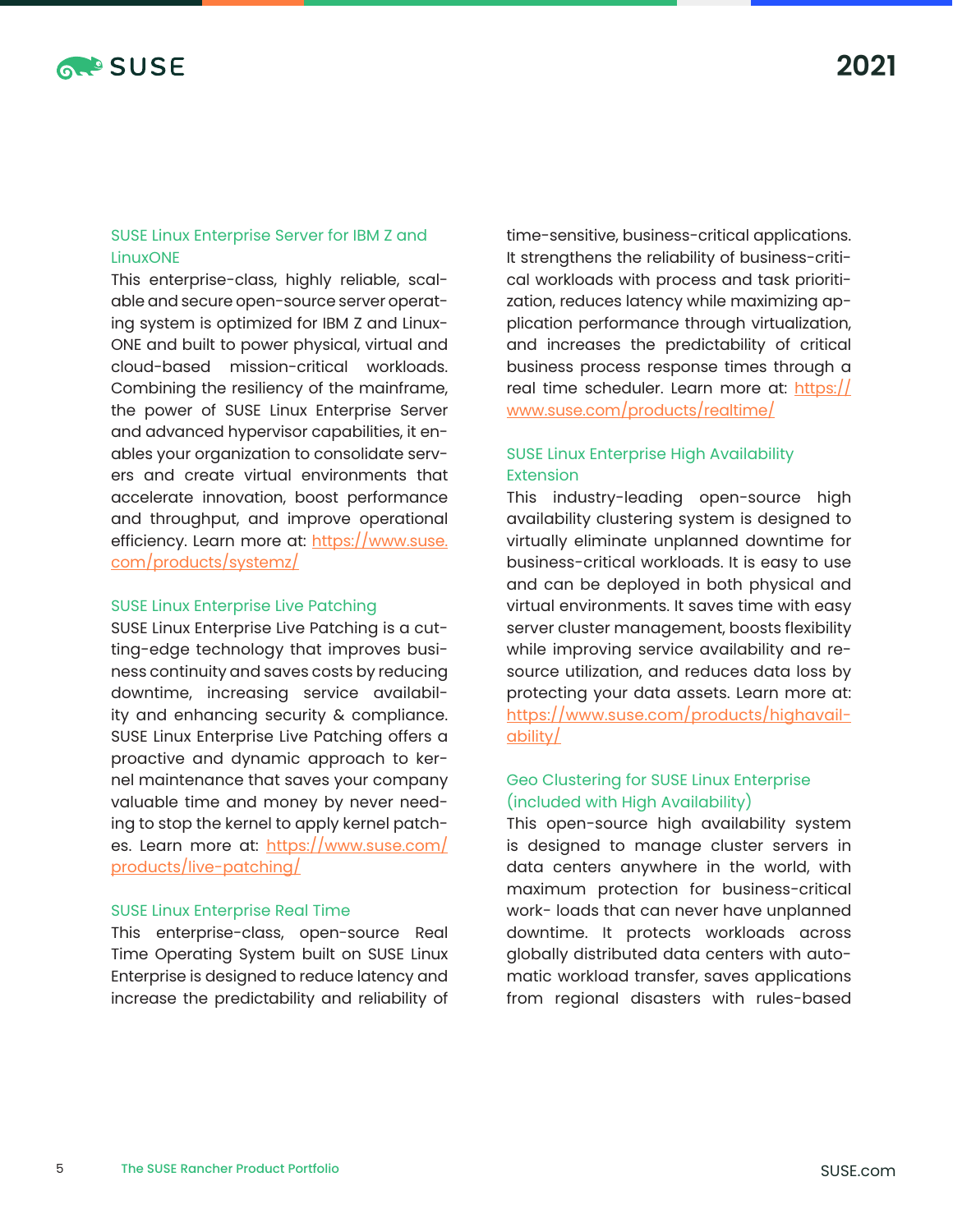

**2021**

failover, and ensures compliance. Learn more at: [https://www.suse.com/products/](https://www.suse.com/products/highavailability/geo-clustering/) [highavailability/geo-clustering/](https://www.suse.com/products/highavailability/geo-clustering/)

SUSE Linux Enterprise Workstation Extension

Save time and improve code quality with SUSE Linux Enterprise Workstation Extension. Turn SUSE Linux Enterprise Server into a full-featured development or administrator workstation environment with this workstation extension from SUSE. Learn more at: [https://www.suse.com/products/worksta](https://www.suse.com/products/workstation-extension/)[tion-extension/](https://www.suse.com/products/workstation-extension/)

## SUSE Linux Enterprise Server with Expanded Support

SUSE Linux Enterprise Server with Expanded Support is a world-class support subscription that includes support, patches and updates for other existing Linux platforms, such as Red Hat. Customers benefit from a single point of contact for servicing and supporting their heterogeneous Linux environment, and can more easily standardize their IT environment in preparation for their journey to the cloud. Learn more at: [https://](https://www.suse.com/products/expandedsupport/) [www.suse.com/products/expandedsup](https://www.suse.com/products/expandedsupport/)[port/](https://www.suse.com/products/expandedsupport/)

#### Long Term Service Pack Support

Long Term Service Pack Support is a service option that enables your enterprise to extend the lifecycle of each major version of SUSE Linux Enterprise Server by delivering up to 5 years of support on a service pack and 13 years on a major release. With this option, organizations balancing the need for data center optimization with the costs and risks of integrating system upgrades can take advantage of our latest technology at a pace that makes sense for their business. Learn more at: [https://www.suse.com/prod](https://www.suse.com/products/long-term-service-pack-support/)[ucts/long-term-service-pack-support/](https://www.suse.com/products/long-term-service-pack-support/)

## SUSE Linux Enterprise Virtual Machine Driver Pack

SUSE Linux Enterprise Virtual Machine Driver Pack is a bundle of para-virtualized network, bus and balloon drivers that enable you to run fully virtualized Windows workloads on SUSE Linux Enterprise Server with near-native performance. Learn more at: [https://www.](https://www.suse.com/products/vmdriverpack/) [suse.com/products/vmdriverpack/](https://www.suse.com/products/vmdriverpack/)

### SUSE Linux Enterprise Desktop

SUSE Linux Enterprise Desktop delivers a desktop computing platform with proven security. It is an enterprise grade desktop that is fun to use, cost-effective, and designed for mixed IT environments. The desktop comes bundled with dozens of leading applications, including a high-powered office suite, a secure web browser, email, collaboration tools, and multimedia players. Learn more at: <https://www.suse.com/products/desktop/>

## SUSE Manager

Built for Linux, SUSE Manager delivers a best-in-class open-source IT infrastructure management solution for your softwaredefined infrastructure. It is designed to help your enterprise DevOps and IT Operations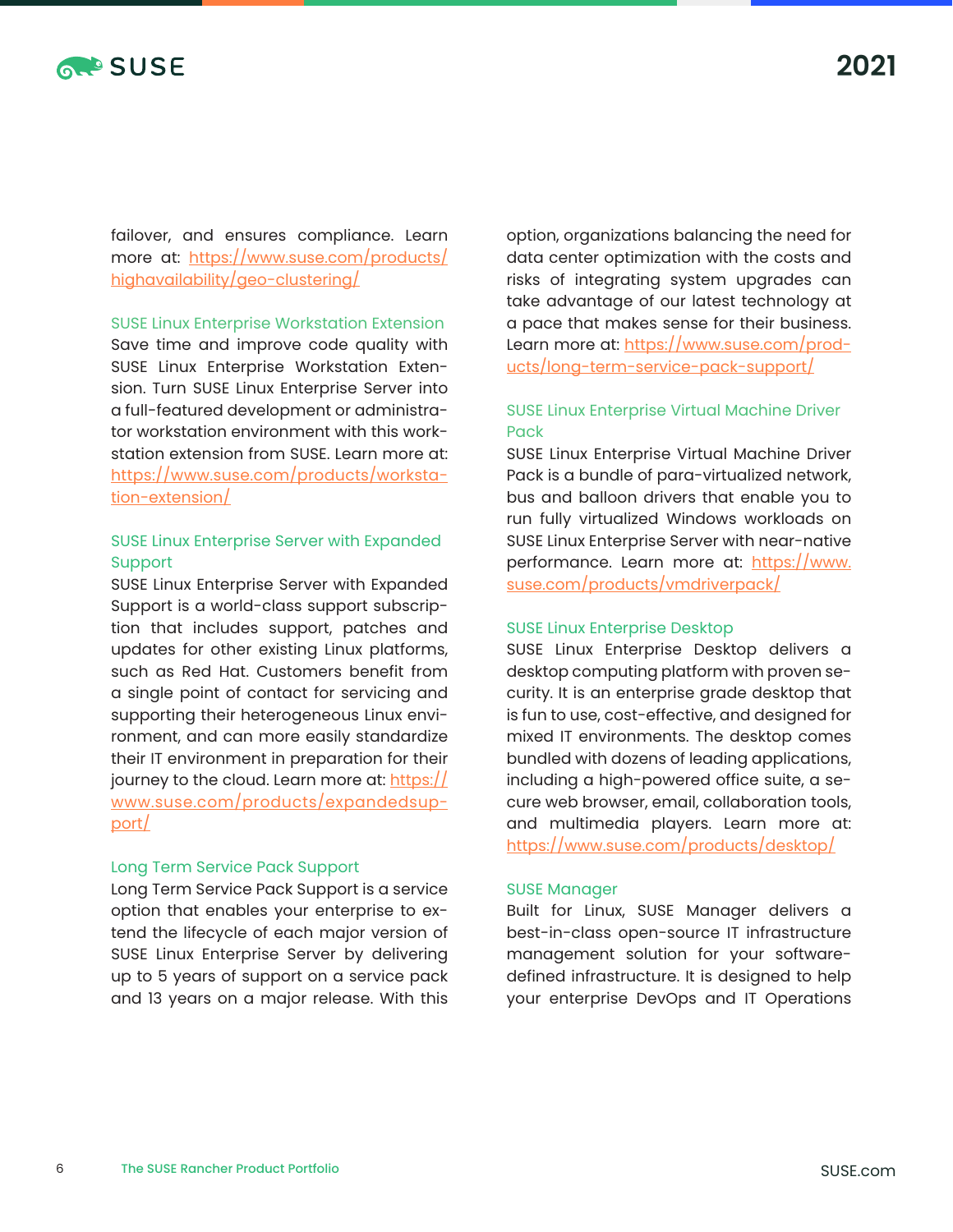

teams reduce complexity and regain control of IT assets by enabling comprehensive management of all your Linux systems, VMs and containers with a single, centralized solution. SUSE Manager provides automated and cost-effective management, provisioning, orchestration and monitoring, so you can easily manage and maintain your enterprise Linux system deployments across physical, virtual and cloud environments. Learn more at: [https://www.suse.](https://www.suse.com/products/suse-manager/) [com/products/suse-manager/](https://www.suse.com/products/suse-manager/)

#### SUSE Manager for Retail

This industry-leading open-source infrastructure management solution is optimized and tailored specifically for the retail industry, providing a reliable, flexible and open platform for managing point of service devices. It optimizes operations while reducing costs across your retail environment, ensuring compliance and security and increasing the flexibility, reliability and uptime of your point-of-service devices. Learn more at: [https://www.suse.com/](https://www.suse.com/products/suse-manager-retail/) [products/suse-manager-retail/](https://www.suse.com/products/suse-manager-retail/)

## **SUSE Rancher enables production-quality Kubernetes everywhere**

#### Rancher

As the enterprise command center for Kubernetes, Rancher centrally manages your onpremises or hybrid clusters to ensure security and accelerate transformation. Rancher is built to address the needs of both the DevOps teams deploying applications with Kubernetes and the IT staff responsible for delivering enterprise-critical services. Businesses that use Rancher see a marked improvement in Kubernetes reliability and adoption over alternative solutions. Learn more at: [https://](https://rancher.com/products/rancher/) [rancher.com/products/rancher/](https://rancher.com/products/rancher/)

## Hosted Rancher

Hosted Rancher is a fully managed Rancher control plane - the fastest, most cost-effective path to multi-cluser Kubernetes in your enterprise. Learn more at: [https://rancher.](https://rancher.com/products/hosted-rancher/) [com/products/hosted-rancher/](https://rancher.com/products/hosted-rancher/)

## Rancher Kubernetes Engine (RKE)

RKE is a lightning-fast, CNCF-certified Kubernetes distribution that runs entirely within containers and solves the common problem of installation complexity. With RKE, the operation of Kubernetes is easily automated and entirely independent of the operating system and platform you're running in your datacenter. It builds a cluster from a single command in only a few minutes, and its declarative configuration makes Kubernetes upgrades atomic and safe. Learn more at: <https://rancher.com/products/rke/>

#### Longhorn

Longhorn is 100% open source, distributed block storage built for Kubernetes. Although started by Rancher Labs, Longhorn is now a CNCF-governed project. When used with Rancher, Longhorn increases developer and ITOps efficiency by making persistent stor-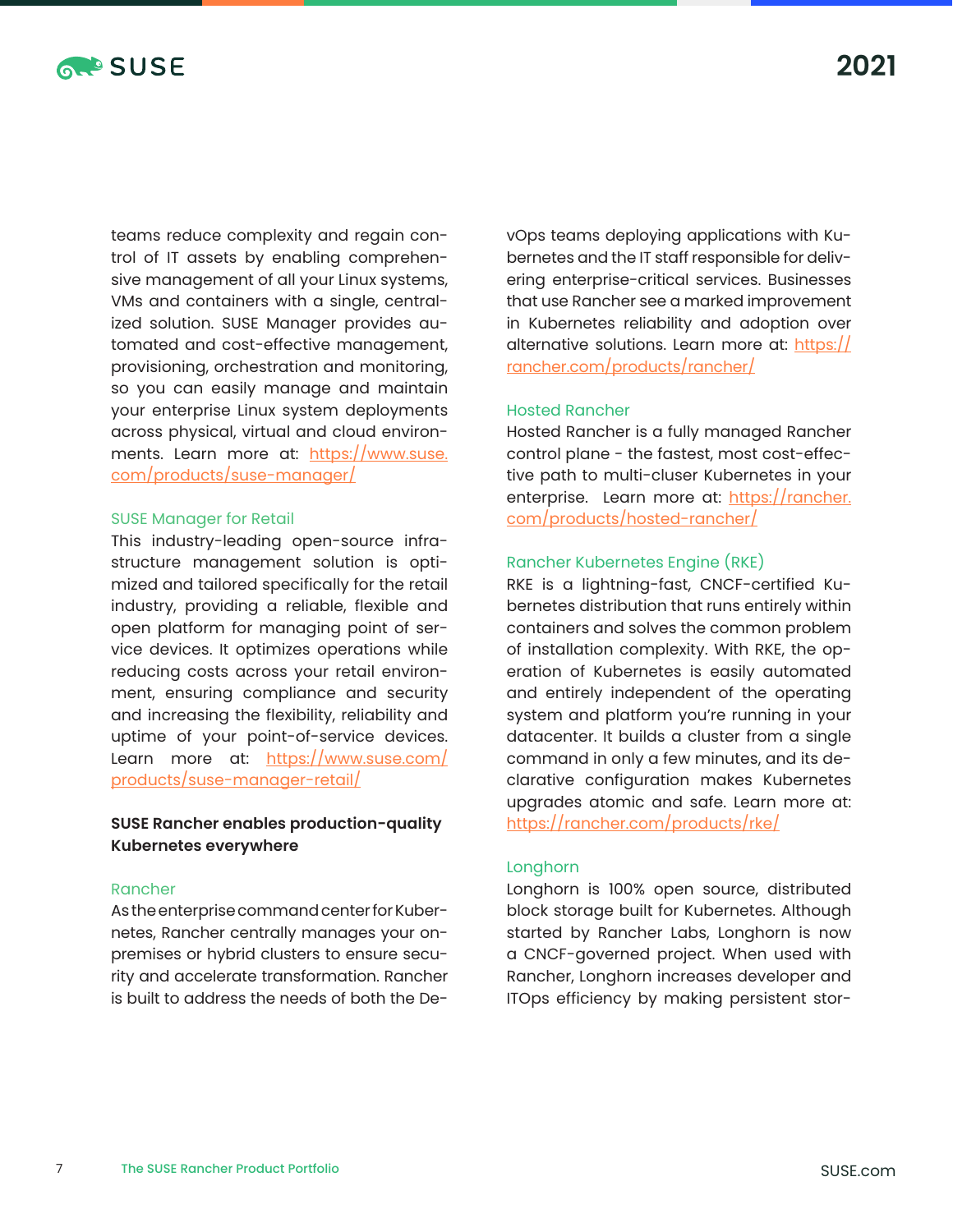

age easy to deploy with a single click, and without the cost overhead of proprietary alternatives. It also reduces the resources required to manage data and operate environments, enabling teams to focus on shipping code faster, and delivering better applications. Learn more at: [https://ranch](https://rancher.com/products/longhorn/)[er.com/products/longhorn/](https://rancher.com/products/longhorn/)

## K3s (Lightweight Kubernetes)

K3s is an ideal Kubernetes distribution for agile development in the cloud. Its lightweight architecture means it can spins up a production-grade cluster is less than then a minute. Its speed and simplicity means DevOps team can go even faster. With Rancher's enterprise-grade support services, DevOps teams can deploy workloads on K3s with confidence. Learn more at: [https://](https://rancher.com/products/k3s/) [rancher.com/products/k3s/](https://rancher.com/products/k3s/)

## **SUSE Rancher Global Services**

SUSE Global Services provides simple, targeted offerings that map to every phase of your digital transformation projects. Together these offerings comprise the SUSE Global Services Customer Journey and include:

## • **Discovery Services**

Explore open-source solutions, align business and technical leadership, and produce a proposed road map to get customers to where they want to be.

#### • **Design Services**

Accelerate implementation of SUSE products by providing design details specific to each customer's environment and use cases, saving time and effort.

• **Deployment Services** Ensure successful implementations and the rapid realization of investment return.

## • **Optimization Services** These give direct access to trusted SUSE technical and business professionals for proactive maintenance, support ser- vices and knowledge transfer.

These offerings are designed to help you simplify your transformation journey as you modernize your business to accelerate growth. Learn more at [https://www.suse.com/ser](https://www.suse.com/services/)[vices/](https://www.suse.com/services/)

## **SUSE Rancher Premium Support Services**

Extend your world-class SUSE Support with Premium Support Services. Premium Support Services provide additional white glove benefits giving you a direct relationship with SUSE professionals that know you, your team, and your business objectives Learn more at [https://www.suse.com/services/premium/.](https://www.suse.com/services/premium/)